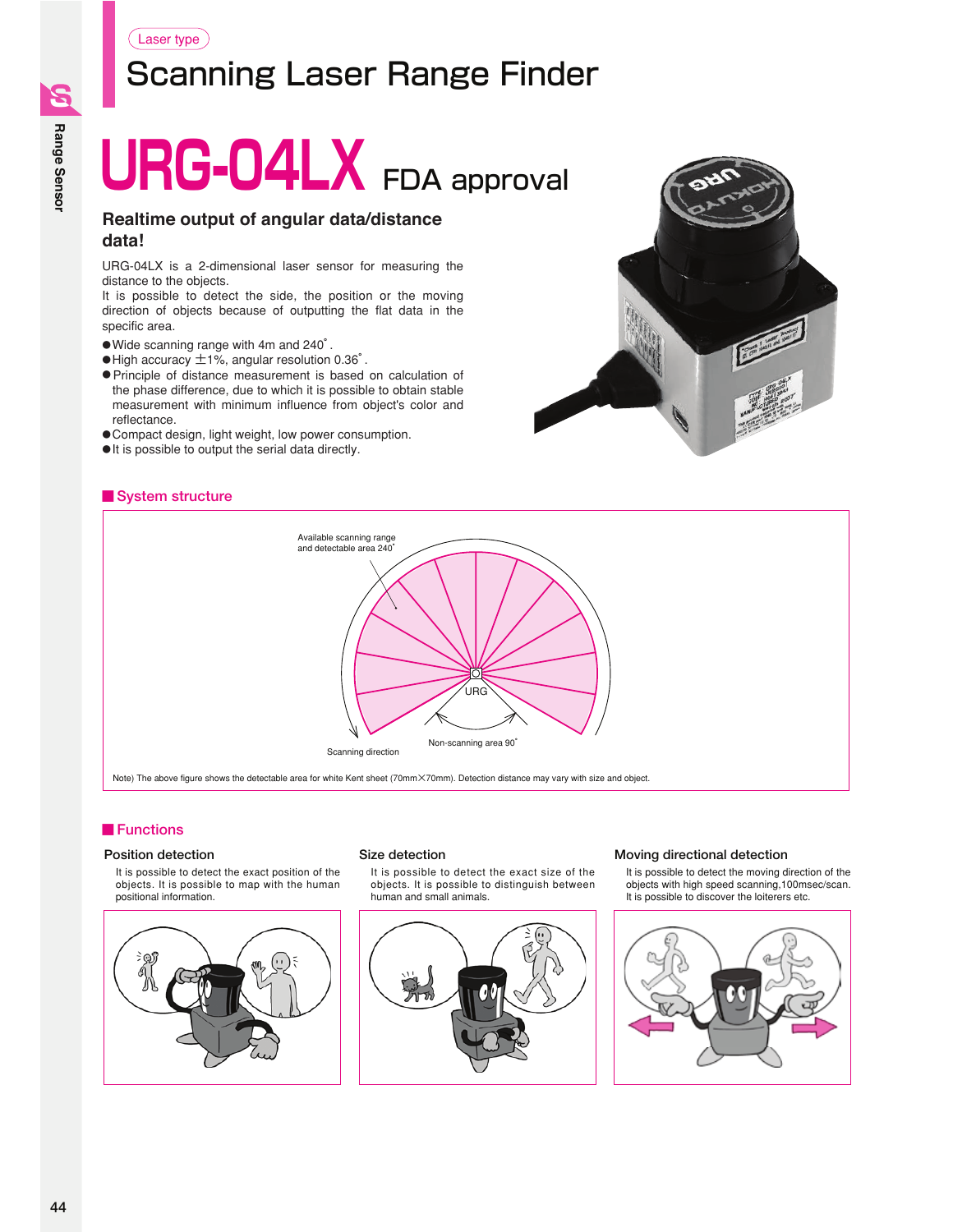**■ Applications**



**Environmental recognition by autonomic robot Automatic doors/Analyzing of human behavioral characteristic**



#### **■ Specifications**

| <b>Kinds</b>                        | Data output type (serial type)                                                         |  |
|-------------------------------------|----------------------------------------------------------------------------------------|--|
| Model No.                           | URG-04LX                                                                               |  |
| <b>Power source</b>                 | 5VDC ±5%*1                                                                             |  |
| <b>Current consumption</b>          | 500mA or less (rush current approx.800mA)                                              |  |
| <b>Light source</b>                 | Semiconductor laser diode $\lambda$ =785nm (FDA approval, Laser safety class 1)        |  |
| Detectable object                   | 70 X70mm white sheet                                                                   |  |
| <b>Scanning range</b>               | 0.06 to 4m                                                                             |  |
| <b>Scanning accuracy</b>            | 0.06 to 1m: $\pm$ 10mm, 1 to 4m: 1% of measuring distance                              |  |
| Repeatability                       | 0.06 to 1m: $\pm$ 10mm, 1 to 4m: 1% of measuring distance                              |  |
| <b>Scanning angle</b>               | $240^\circ$                                                                            |  |
| <b>Resolution</b>                   | Approx.1mm                                                                             |  |
| <b>Angular Resolution</b>           | Step angle: approx.0.36° (360°/1.024 steps)                                            |  |
| <b>Beam diameter</b>                | Approx. $\phi$ 40mm (at 4m)                                                            |  |
| <b>Scanning time</b>                | 100msec/scan                                                                           |  |
| Interface                           | USB2.0 (Full Speed)<br>RS-232C (19.2k, 57.6k, 115.2k, 250k, 500k, 750kbps)             |  |
| <b>Communicating specifications</b> | Exclusive command (SCIP Ver.1.1/Ver.2.0)*2                                             |  |
| Output                              | NPN open-collector output (synchronous output: 1 pce)                                  |  |
| <b>Indication lamps</b>             | Power lamp (orange)                                                                    |  |
| <b>Connection</b>                   | Exclusive cable (attached)                                                             |  |
| Ambient illuminance note)           | Halogen/mercury lamp: 10,000lux or less, incandescent lamp: 6,000lux or less           |  |
| <b>Ambient temperature</b>          | -10 to +50 $\degree$ C (-25 to +75 $\degree$ C when stored)                            |  |
| <b>Ambient humidity</b>             | 85%RH or less, not icing, not condensing                                               |  |
| <b>Insulation resistance</b>        | 10MΩ 500VDC megger                                                                     |  |
| <b>Vibration resistance</b>         | Double amplitude 1.5mm, 10 to 55Hz, each 2 hour in X, Y and Z directions               |  |
| Impact resistance                   | 196m/s <sup>2</sup> , each 3 time in X, Y and Z directions                             |  |
| <b>Protective structure</b>         | Optical surface: IP64 (IEC standard), case: IP40 (IEC standard)                        |  |
| Life                                | 5 years (motor life, vary depending on use conditions)                                 |  |
| <b>Noise</b>                        | 25dB or less (at 300mm)                                                                |  |
| <b>Case materials</b>               | ABS resin                                                                              |  |
| Weight                              | Approx.160g                                                                            |  |
| <b>Accessories</b>                  | Cable for power/communciation (1.5m) 1 pce, D-sub 9 pins connector 1 pce <sup>*3</sup> |  |

\*1. Sensor will not operate with USB bus power. Prepare power source separately. \*2. Version when shipment is 1.1.

\*3. USB cable and fitting metal don't provide. Note) It may malfunction when receiving strong light like sunlight etc. directly.

**Note** This sensor is not a safety device/tool.



This sensor is designed for indoor use only.

**Note** This sensor is not for use in military applications.